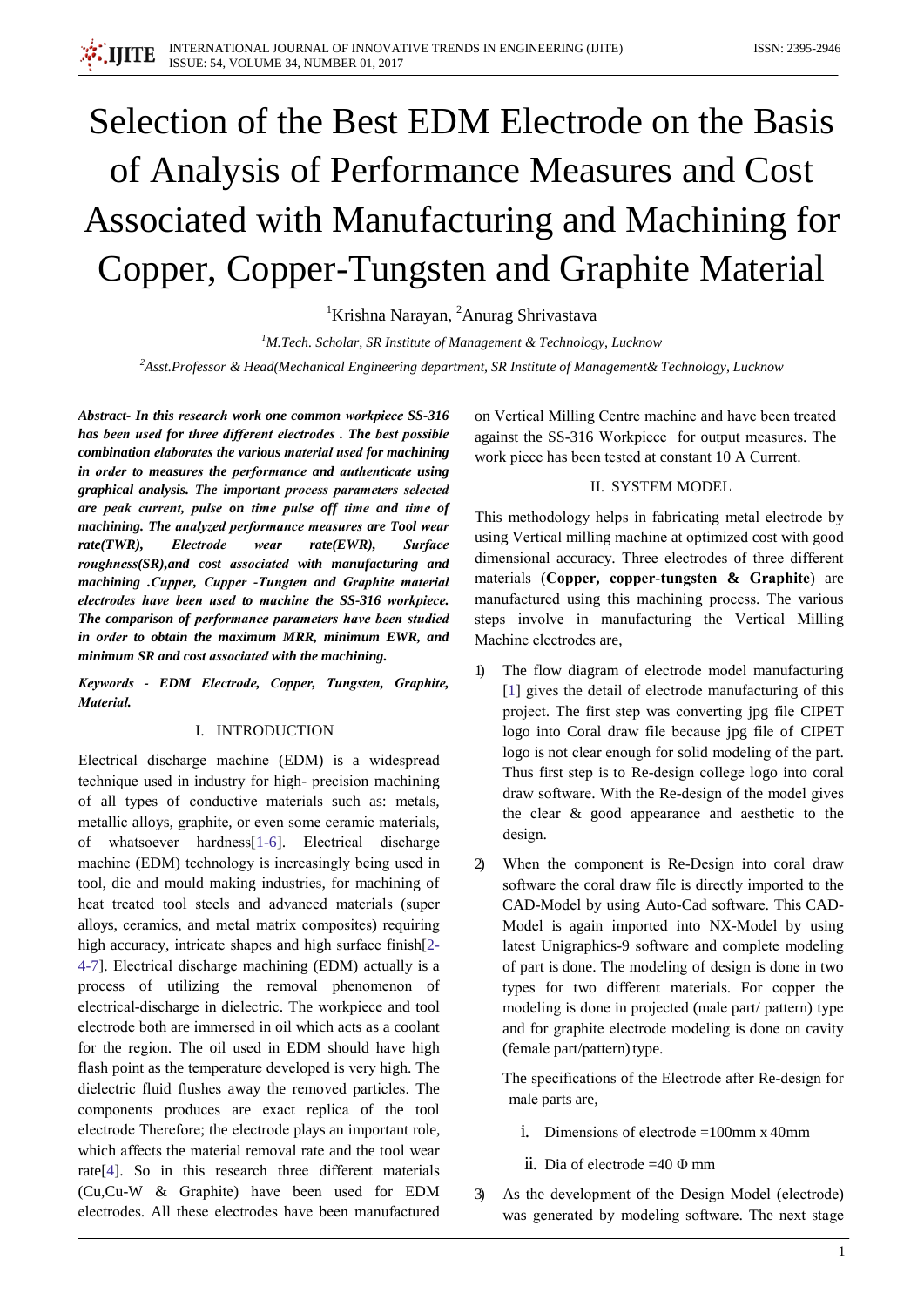was the machining stage. For Vertical Milling Operation first requirement is to create NC- part program of the design. Selection of tool (mill bore) is also important part for this machining operation. This program is then transferred to WMC computer unit using software.



Figure- 2.1 WMC EDM Electrode manufacturing process



Figure 2.2 Coral draw model







Figure: 4.1 Process flow diagram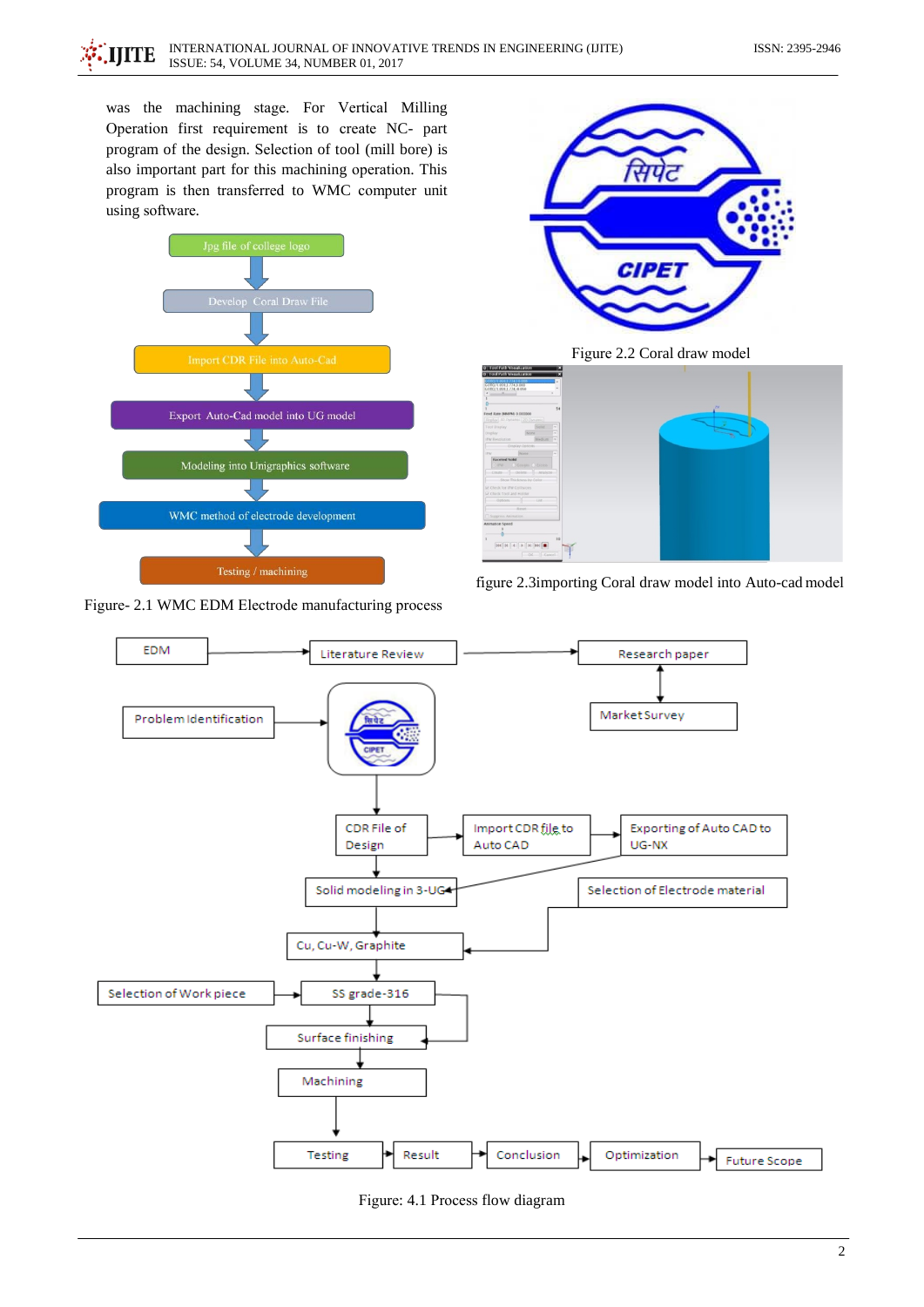

#### **III. PREVIOUS WORKS**

Review of the research works finds that a lot of work has been done on EDM with low carbon or mild steel with different tool electrode materials. Kalyani s. kanekar [1] performed electric discharge machining on mild steel with Brass, copper and aluminium electrode and studied the optimization best electrode under different of manufacturing methods of electrode and different materials. S. Shankar [2] investigated the performance of different electrode material on EN-31 Steel and analyzed the effect of pulsed current and MRR in his work. So many works on different materials for electrodes with different manufacturing technology of making electrodes have been done but from the literature survey it has been observed that there is need of finding the best electrode for EDM among the Cu,CU-W & Graphite over the Stainless steel workpiece. In most of the organization there is need of brilliant shining logo for permanent identification of goods. So it will be possible to make the logos over Stainless steel Material.

## **IV. PROPOSED METHODOLOGY**

The flow diagram of methodology of this research work

has been shown here. This methodology gives the idea of whole work done in this project. In this research work only we are concerned with the performance analysis by comparing the different performance parameters with respect to tool electrode materials. All the electrodes have been tested on 10 A current with SS-316 Grade workpiece. Flow process diagram has been shown in Fig.4.1.

## V. EXPERIMENTAL RESULTS

**COMPARISION BETWEEN PERFORMANCE** MEASURES, TOTAL COST AND TIME REQUIRED FOR TESTING BY ALL THREE ELECTRODES-

In this paper electrode having maximum MRR, Low EWR, high SR, minimum time required for machining and lowest electrode cost is required. Tables and graphs given below contain all the important parameters of this project. From the tables and graphs it is clear that all the requirement of best electrode among three electrodes is fulfilled by the copper –tungsten electrode as it has highest MRR, lowest EWR, time required for testing is low on current i.e.  $I = 10$ A. Following tables shows various parameters and total cost of all EDM electrodes.

| Machining<br>parameters<br>Manufacturin g<br>technology | Electrode<br>material | Workpiece<br>material                       | Time<br>Required For<br>testing<br>(min) | Voltage<br>V | Toff<br>$(\mu s)$ | $T_{on}$<br>$(\mu s)$ | Spark<br>Gap<br>(mm) | Depth<br>Of Cut<br>(mm) |
|---------------------------------------------------------|-----------------------|---------------------------------------------|------------------------------------------|--------------|-------------------|-----------------------|----------------------|-------------------------|
| <b>WMC</b><br>(Vertical milling)<br>machine)            | Copper                | SS sheet of<br>$10 \text{ mm}$<br>thickness | 72                                       | 10           | 40                | 200                   | 0.2                  | 0.2                     |
| WMC(Vertic al milling<br>machine)                       | Copper<br>Tungsten    | SS sheet of<br>$10 \text{ mm}$<br>thickness | 60                                       | 10           | 40                | 200                   | 0.2                  | 0.2                     |
| WMC(Vertic al milling<br>machine)                       | Graphite              | SS sheet of<br>$10 \text{ mm}$<br>thickness | 90                                       | 10           | 40                | 200                   | 0.2                  | 0.2                     |

Testing of electrode at I= 10 A

Table-5.1 testing of electrode at I=10 A

| Electrode Material      | <b>Weight of Electrode</b><br>(gms) | <b>Total machining Time (min)</b> |
|-------------------------|-------------------------------------|-----------------------------------|
| Copper                  | 238                                 | 72                                |
| Copper-<br>tungsten(CW) | 366                                 | 60                                |
| Graphite                | 78                                  | 90                                |

Table-5.2 Weight and Machining time of EDM electrode at 10 A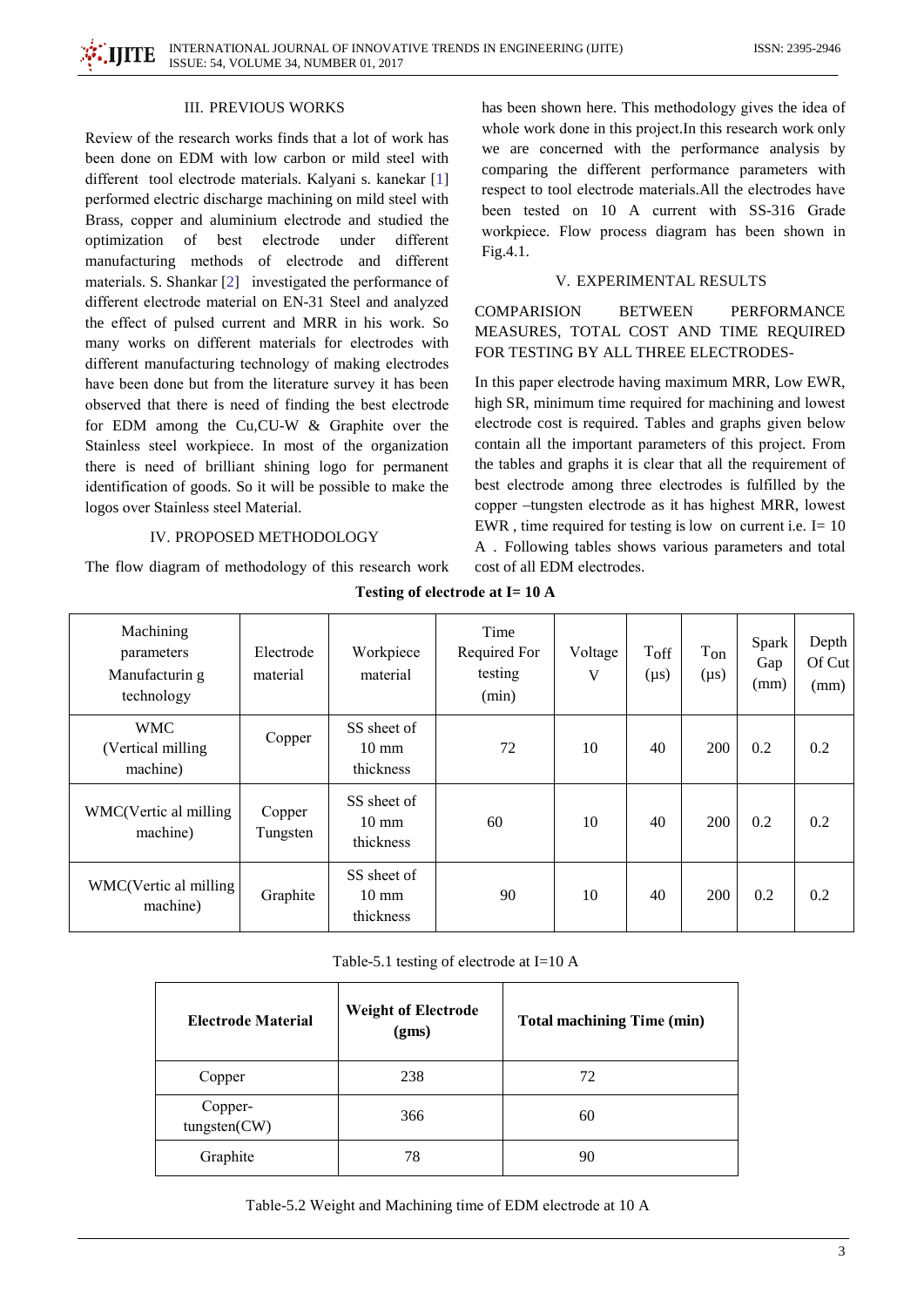



Figure: 5.1 time required for testing of electrodes

|  |  |  |  |  |  |  |  | Cast associated with development of all three electrodes- |
|--|--|--|--|--|--|--|--|-----------------------------------------------------------|
|--|--|--|--|--|--|--|--|-----------------------------------------------------------|

| Cost required<br>for fabrication<br>Of<br>electrode(A)<br>$Rs/-$ | Cost<br>required for<br>of<br>testing<br>electrode<br>$(B)$ Rs/- | Cost<br>required<br>For<br>modelling<br>$Rs/-$ | Cost<br>required for<br>Workpiece<br>Material $(C)$<br>$333x2=666RS$ | Total cost $(D)$<br>$D = A + B$<br>$+C$<br>$Rs/-$ |
|------------------------------------------------------------------|------------------------------------------------------------------|------------------------------------------------|----------------------------------------------------------------------|---------------------------------------------------|
| 586                                                              | 2034                                                             | 800                                            | 666                                                                  | 4086                                              |
| 1868                                                             | 1634                                                             | 800                                            | 666                                                                  | 4968                                              |
| 1068                                                             | 2650                                                             | 800                                            | 666                                                                  | 5184                                              |

Table-5.3 Cost associated with fabrication, testing, modeling of electrodes & overall Cost

## **Calculation formula used for MRR and EWR:**

Material Removal Rate( $MRR$ ) = Weight of Electrode (gms)

Total machining Time (min)

EWR= Weight of Electrode before machining (gms) (A)

Weight of Electrode after machining (gms)(B)

| <b>MRR</b> | <b>EWR</b> | <b>SR</b> | Time for<br>Testing of<br>electrode | Total cost (Rs/- |
|------------|------------|-----------|-------------------------------------|------------------|
| 3.3055     | 1.0223     | 2.498     | 72                                  | 4086             |
| 6.1        | 1.0113     | 1.67      | 60                                  | 4968             |
| 0.8666     | 1.0641     | 19.654    | 90                                  | 5148             |

Table-5.4 various parameters and total cost of all EDM electrodes